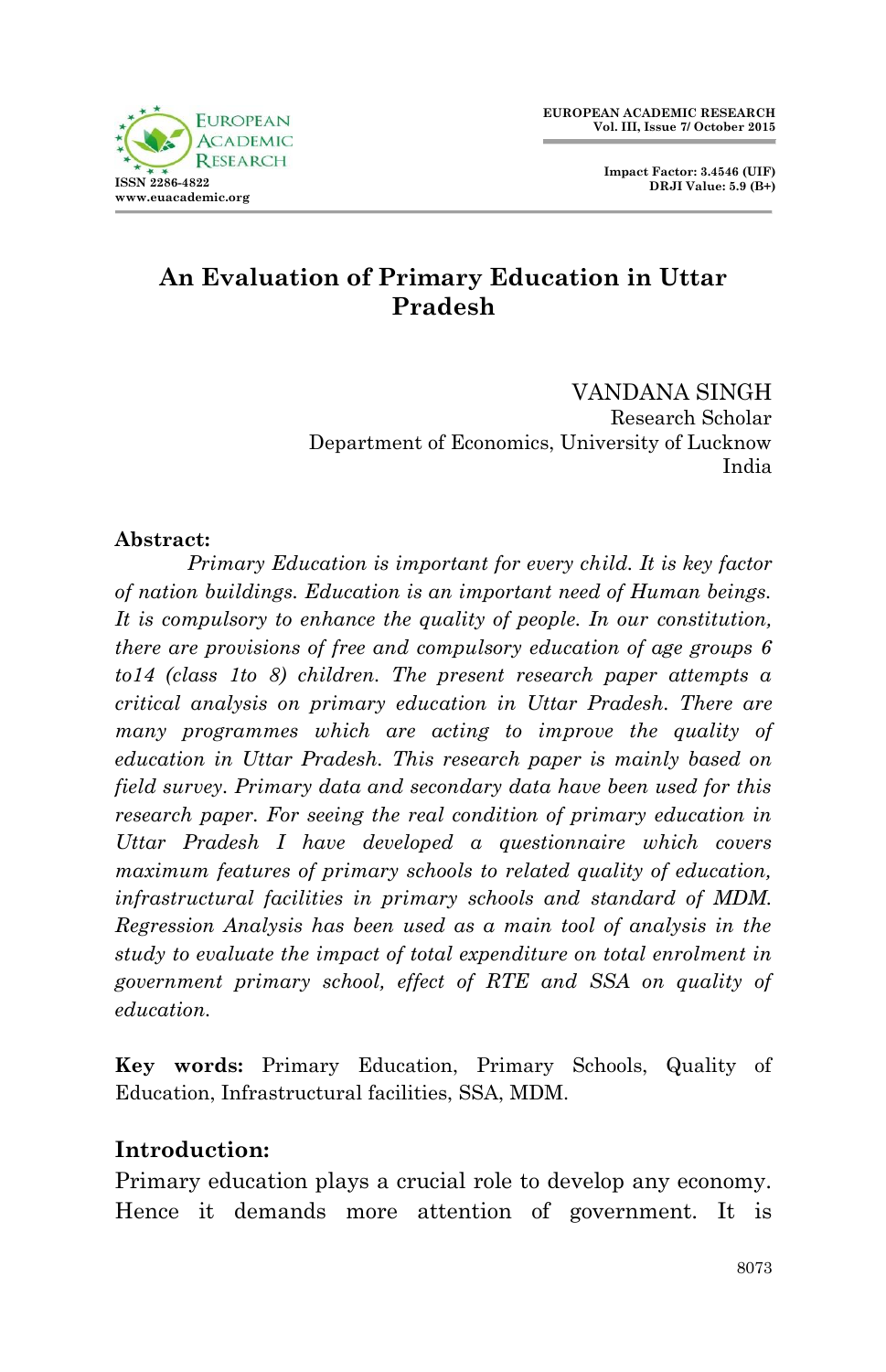responsibility of government that they provide quality education to every child. But it is unfortunate that quality of primary education in government/ aided primary schools in Uttar Pradesh is not very satisfied. The present research paper examines the current condition of primary education in Uttar Pradesh. In order to make more effective of the research work, there has been used primary and secondary data. Primary data has been collected by the field survey in primary school during March 2014 to April 2014. The survey has done in 35 government/government aided primary schools in Uttar Pradesh by questionnaire which covers most features to related primary education. Through this survey, there has been tried to find the infrastructural facilities, status of MDM and the quality of primary education in primary schools. Secondary data has been collected from different government machinery. Following sample size had been used for the survey –

| Zone    | Name of districts  | Name of Primary School(PS) |                                   |  |  |
|---------|--------------------|----------------------------|-----------------------------------|--|--|
| Eastern | Pratapgarh         | $1 -$                      | Primary<br>School,<br>Bhaiyapur,  |  |  |
|         |                    |                            | Sangipur                          |  |  |
|         |                    | $2 -$                      | Primary School, Shiv Ka Tara,     |  |  |
|         |                    |                            | Sangipur                          |  |  |
|         |                    | 3-                         | Primary<br>School,<br>Rajmatipur, |  |  |
|         |                    |                            | Sangipur                          |  |  |
|         |                    | $4-$                       | School,<br>Primary<br>lakhahara,  |  |  |
|         |                    |                            | Sangipur                          |  |  |
|         | Deoria             | 5-                         | School,<br>Primary<br>Nonapar,    |  |  |
|         |                    |                            | Salempur                          |  |  |
|         |                    | $6-$                       | Primary School, Saraura, Deoria   |  |  |
|         |                    | $7 -$                      | Primary School, Tiwai, Deoria     |  |  |
|         |                    | 8-                         | Primary School, Koiel gadhaha,    |  |  |
|         |                    |                            | Deoria                            |  |  |
|         |                    | 9-                         | Primary School, Tilale belwa,     |  |  |
|         |                    |                            | Deoria                            |  |  |
| Western | Ghaziabad          | $10-$                      | Primary School, Bamhaita -1       |  |  |
|         |                    | $11-$                      | Primary School, Bamhaita-2        |  |  |
|         | Gautam Buddh Nagar | $12-$                      | Primary School, Dadri             |  |  |
|         |                    | $13-$                      | Primary School, Badpura           |  |  |
|         | Pilibhit           | $14-$                      | Primary School, Rajan Colony,     |  |  |
|         |                    |                            | Puranpur                          |  |  |
|         |                    | $15-$                      | Primary<br>School,<br>Matimafi,   |  |  |
|         |                    |                            | Puranpur                          |  |  |
|         |                    | 16-                        | Primary<br>School,<br>Satihal.    |  |  |
|         |                    |                            | Puranpur                          |  |  |
|         |                    | $17 -$                     | Primary<br>School,                |  |  |

**Table 1.1: An overview of Sample size which is used for the survey**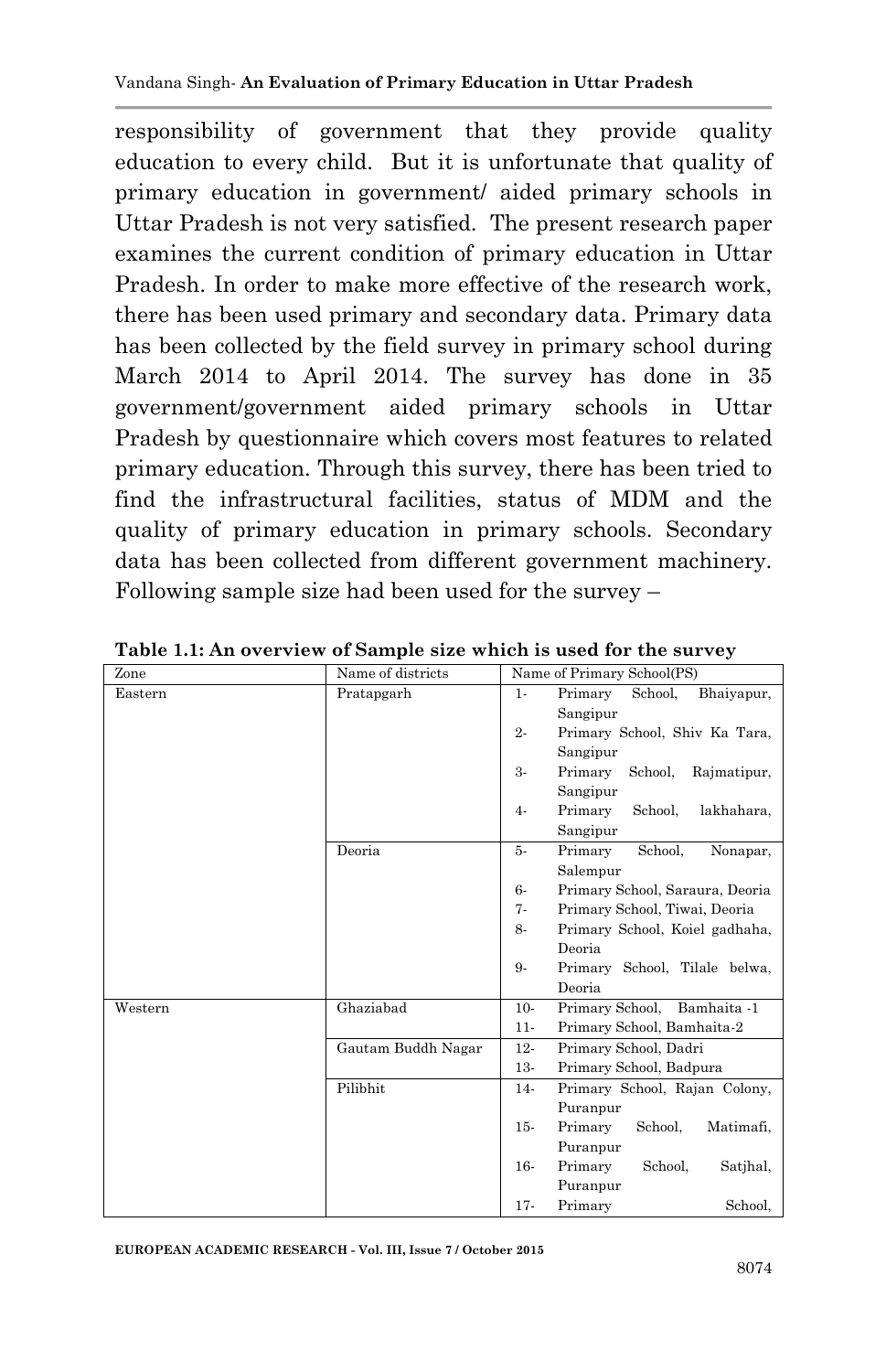|             |           |        | khidkiyabargadiya, Puranpur       |
|-------------|-----------|--------|-----------------------------------|
|             |           | 18-    | Primary<br>School.<br>Parhiya,    |
|             |           |        | Puranpur                          |
|             |           | 19-    | Primary School, Grant N-21,       |
|             |           |        | Puranpur, Puranpur                |
| Central     | Lucknow   | 20-    | Primary School, Panchamkhera,     |
|             |           |        | Mohanlalgani                      |
|             |           | $21 -$ | Primary School,<br>Utrethia       |
|             |           |        | Mohanlalganj                      |
|             |           | $22 -$ | Primary School, Pashchimkalli,    |
|             |           |        | Mohanlalganj                      |
|             | Lakhimpur | 23-    | Primary School, Jar, Kumbhi       |
|             |           | 24-    | Primary School, Ahmadnagar,       |
|             |           |        | Kumbhi                            |
|             |           | 25-    | Primary<br>School,<br>Chhtauniya, |
|             |           |        | Kumbhi                            |
|             | Azamgarh  | 26-    | Primary<br>School,<br>Bheemar,    |
|             |           |        | Bilariyaganj                      |
|             |           | $27 -$ | Primary<br>School,<br>Barohi,     |
|             |           |        | Bilariyaganj                      |
|             |           | 28-    | Primary<br>School,<br>Chalakpur,  |
|             |           |        | Bilariyagani                      |
|             |           | 29-    | Primary<br>School,<br>Piparava    |
|             |           |        | Bilariyaganj                      |
|             |           | 30-    | Primary<br>School,<br>Rasulpur,   |
|             |           |        | Bilariyaganj                      |
| Bundelkhand | Jhansi    | $31-$  | Primary<br>School,<br>Mustara,    |
|             |           |        | Badagaon                          |
|             |           | 32-    | Primary<br>School,<br>Palar,      |
|             |           |        | Badagaon                          |
|             | mahoba    | 33-    | Primary<br>Schoola.<br>Naipur,    |
|             |           |        | Panwadi                           |
|             |           | 34-    | Primary<br>School,<br>Chhanikala, |
|             |           |        | Kabrai                            |
|             |           | 35-    | Primary<br>School,<br>Parthaniya, |
|             |           |        | Charkhari                         |

#### Vandana Singh*-* **An Evaluation of Primary Education in Uttar Pradesh**

Objectives of this research paper are followings –

- 1- To understand why the enrolment numbers are continuously decreasing in primary school while expenditure of government is increasing.
- 2- To examine the public expenditure and budgetary allocations on elementary education through different government programmes.
- 3- To understand the reasons of why children"s are leaving the school.
- 4- To examine how can improve the quality of primary education.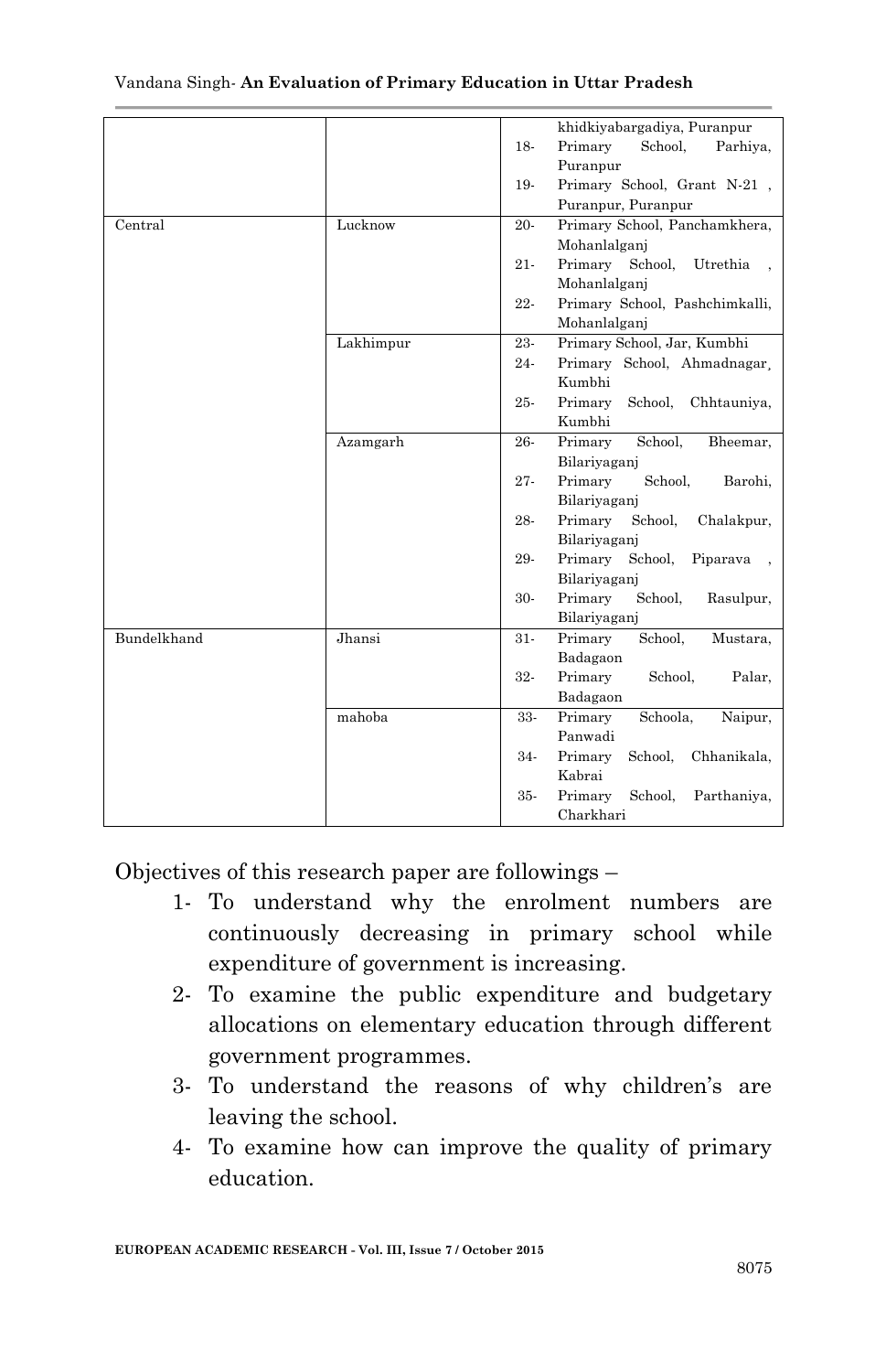- 5- To know what is the effect of Mid Day Meal and Sarva Shiksha Abhiyan on the enrolment and retention.
- 6- To know what is the condition of basic facilities in primary schools like toilets, electricity, play ground, number of rooms available in schools, medical facilities, functional drinking water and kitchen sheds.

## **Research Methodology**

The presents study intends to examine the impact of Total expenditure of government on Total Enrolment in primary schools. The study also examines the condition of primary schools in Uttar Pradesh. The government is trying to improve the quality of primary schools. They are governing many programmes through department for development of education. An analysis of budget expenditure on primary education has been presented during 10th and 11th five year plan.The following hypothesis have designed for result analysis-

- 1- Enrolment has been increased because of government expenditure.
- 2- Quality of Education has been improved because of RTE and Sarva Shiksha Abhiyan.
- 3- Dropout ratio has been decreased because of MDM and scrapingof exam.

## **Table: 1.2**

# **1- Facilities of Infrastructural Incentives in primary schools according to Survey**

| school<br>ð<br>Number | Ground<br>$_{\rm Play}$ | water<br>Functional<br>drinking | checkup<br>medical | verage school<br>oms<br>g<br>class | shed/NG<br>Kitchen | toilet<br>Girls | ommor<br>toilet<br>$\mathbf{r}$ | Electricity<br>supply | ಸ<br>mdary<br>Bo | building<br>cca |
|-----------------------|-------------------------|---------------------------------|--------------------|------------------------------------|--------------------|-----------------|---------------------------------|-----------------------|------------------|-----------------|
| 35                    | 34                      | 30                              | 31                 | 3                                  | 35                 | 11              | 20                              | 23                    | 31               | 35              |

Source- Field Survey, 2014

On the basis of field survey, it has been found that problem of maximum schools are clean water, separate toilet for girls/boys,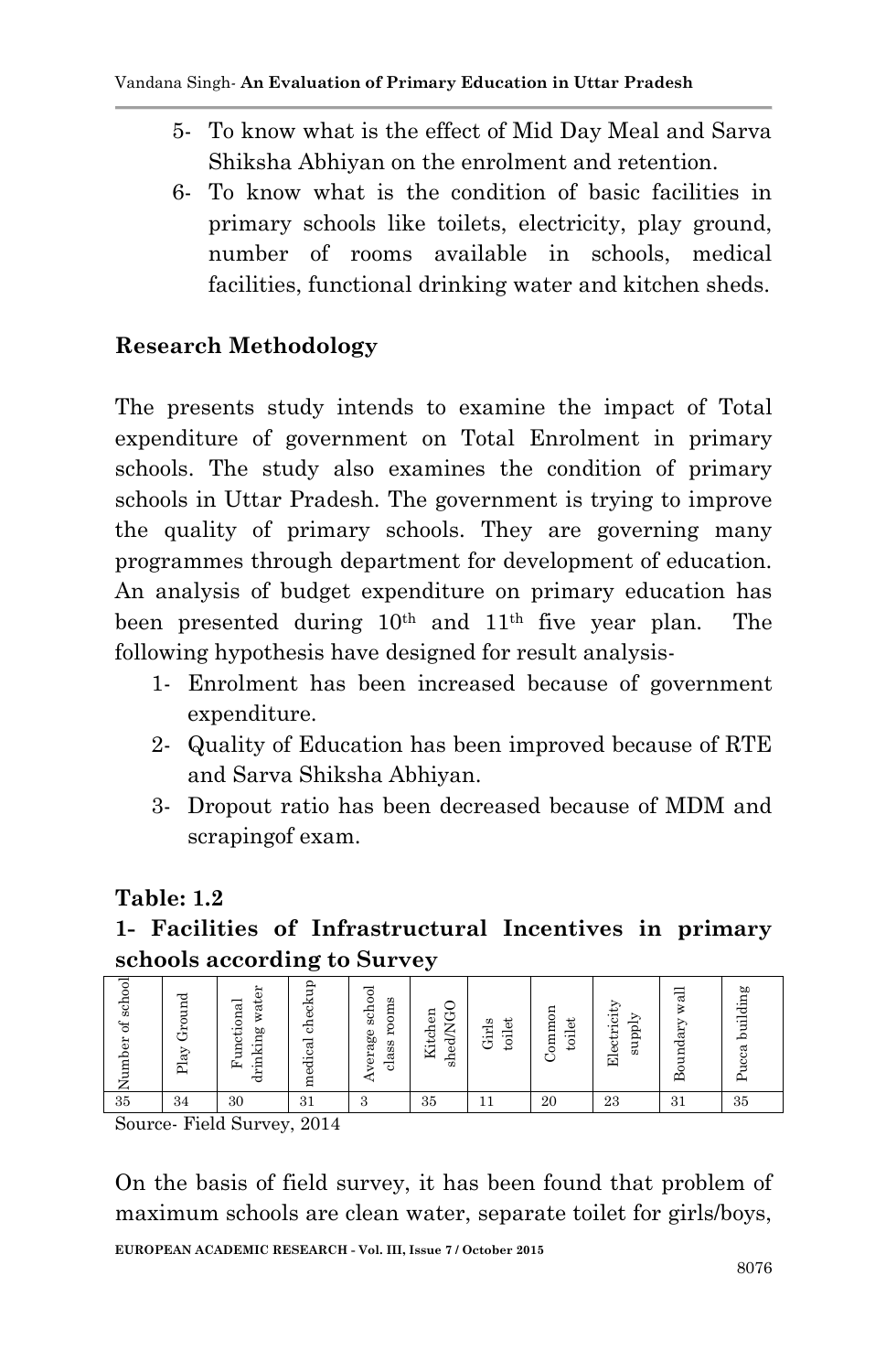water availability in toilet and electricity supply. Problem of adequate room and teachers are also present in schools. Schools of Eastern and western Uttar Pradesh have a good infrastructures like play ground, medical checkup, common toilet , boundary wall, pucca building. Inadequacy of teachers is present in every region in Uttar Pradesh. Supreme Court also ordered to ensure these facilities in primary schools. Appreciating the provisions contained under Article 21-A of the Constitution and scanning the provisions of Right to Education Act, 2009. He stated, "We are, inclined to dispose of this Writ Petition with a direction to all the States to give effect to the various directions already given by this Court like providing toilet facilities for boys and girls, drinking water facilities, sufficient class rooms, appointment of teaching and nonteaching staff etc., if not already provided, within six months from today. We make it clear that these directions are applicable to all the schools, whether State owned or privately owned, aided or unaided, minority or non-minority. As the writ petition is disposed of, no orders are required to be passed on the applications for intervention and implement and the same are disposed of."

**Table: 1.3: Status of MDM in Primary Schools of Uttar Pradesh according to the field survey –**

| Number of schools | to<br>schools) | Meal provided according   Quality of food (Number of<br>menu (Number of schools) |      |         |     |
|-------------------|----------------|----------------------------------------------------------------------------------|------|---------|-----|
|                   | ves            | no                                                                               | good | average | bad |
| 35                | 6              | 29                                                                               |      | 25      |     |

Source- Field Survey

It is realized from field survey that condition of MDM is not good. School does not provide meal according menu. It is sufficient as quantitative but does not qualitative but as qualitative condition is not up to mark. Most of schools provide only tahri.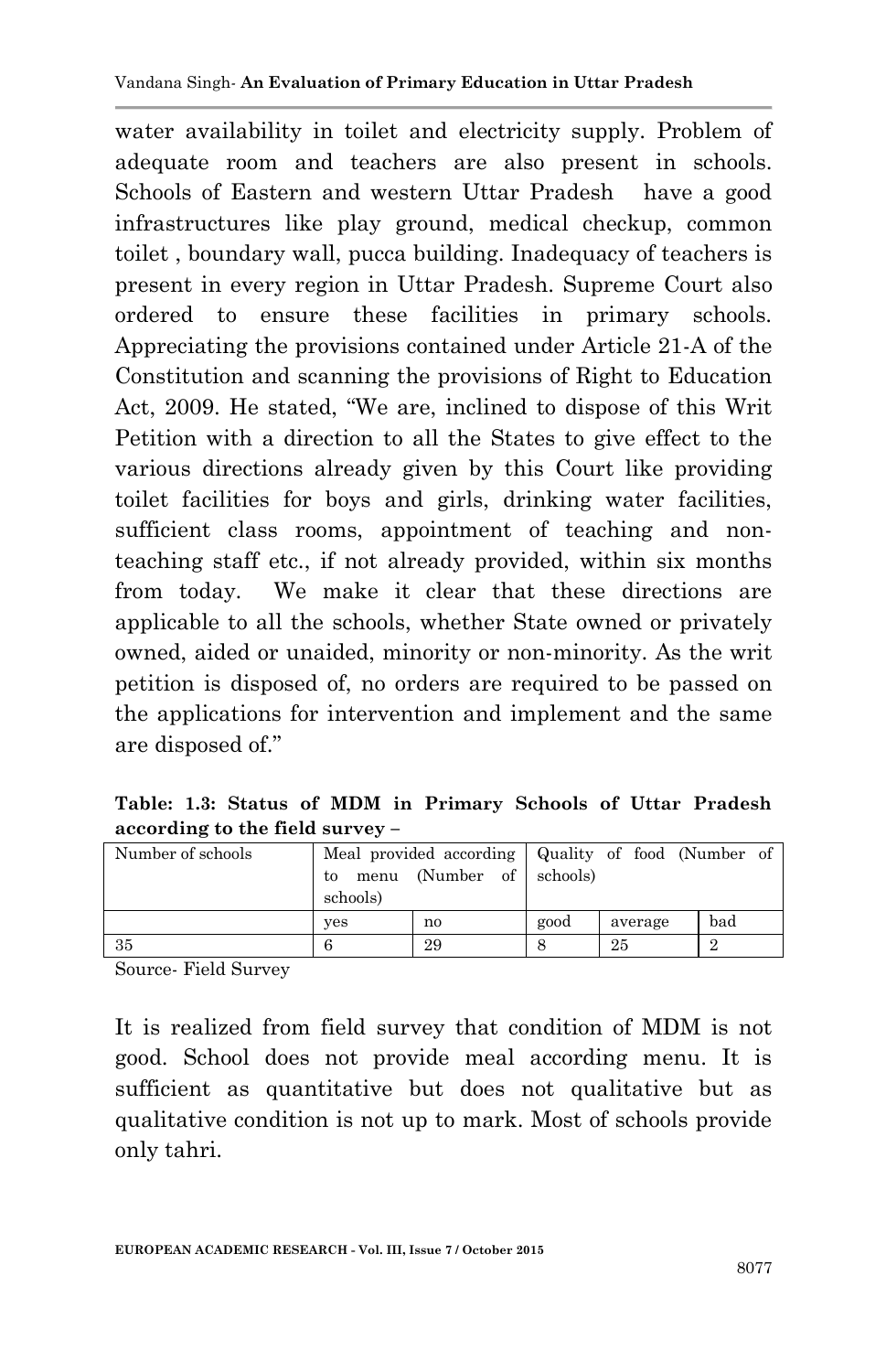## **Quality of Education-**

#### **Table: 1.4: Enrolment has been increased because of government expenditure**

| Year    | Total Expenditure(x) | Enrolment (y) |
|---------|----------------------|---------------|
|         | in lac               |               |
| 2004-05 | 47339640             | 26139380      |
| 2005-06 | 57005613             | 26139380      |
| 2006-07 | 69878614             | 26468846      |
| 2007-08 | 85216150             | 26875400      |
| 2008-09 | 89548704             | 27044515      |
| 2009-10 | 110004938            | 27314948      |
| 2010-11 | 144767030            | 27319509      |
| 2011-12 | 187903998            | 26199323      |

Source: Prima Source: Primary Education, Department of Education, Uttar Pradesh and Sachivalay, Lucknow

#### **Graph: 1.1**



Source: Primary Education, Department of Education, Uttar Pradesh and Sachivalay, Lucknow

The graph 1.1 shows that total expenditure is increasing fast rather than total Enrolement. **Graph: 1.2**



Source: Primary Education, Department of Education, Uttar Pradesh and Sachivalay, Lucknow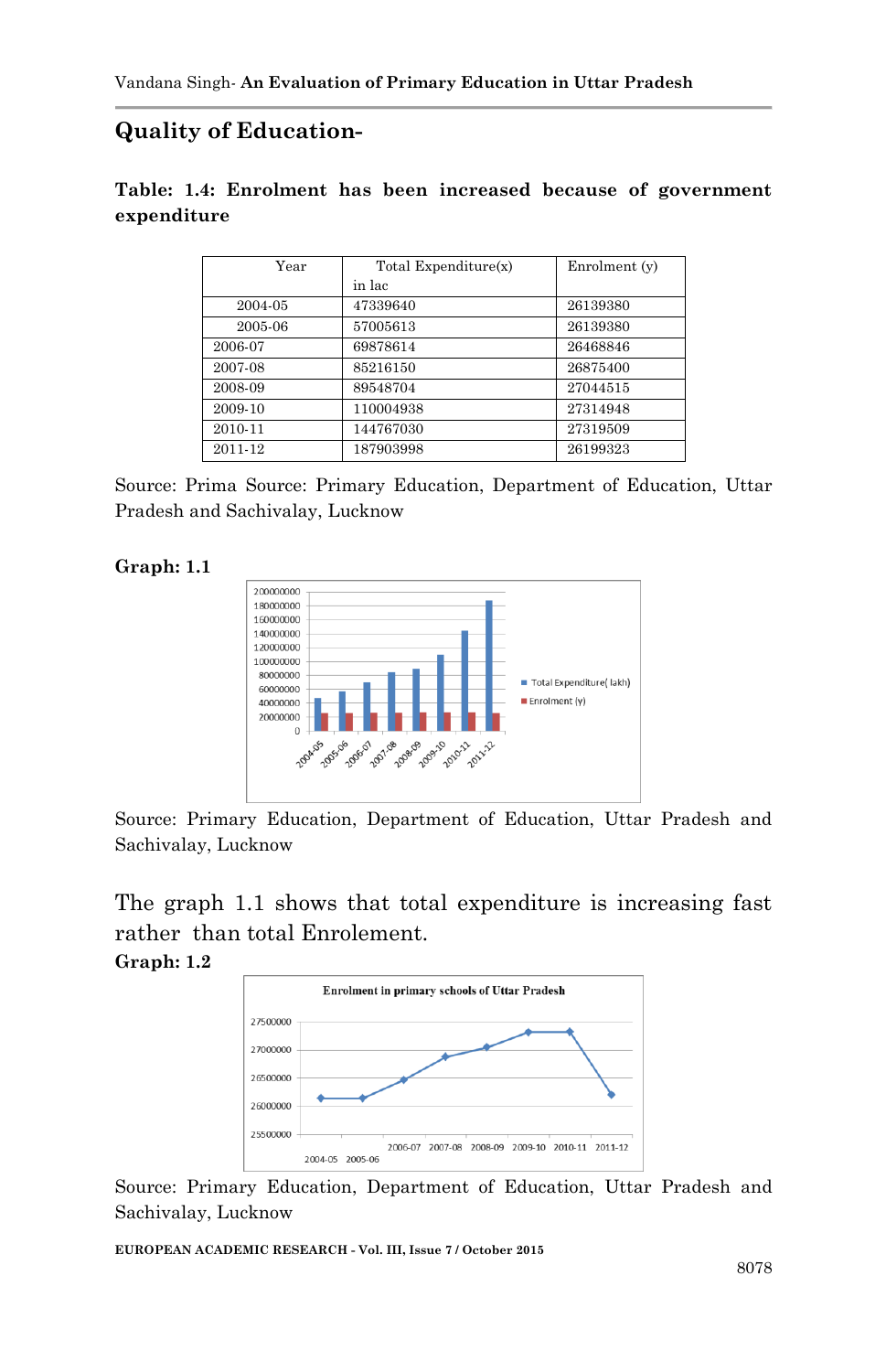From the graph 1.2 it is apparent that the enrolment of Students are growing very slow during  $10<sup>th</sup>$  and  $11<sup>th</sup>$  five year plan. This is the because of large number of children is going in private schools.

## **Dependent Variables Terms:**

- o Total Enrolment
- o Quality of Education
- o Drop Out Ratio

## **Independent Variables Terms:**

- o Total Expenditure
- o Right to Education
- o Sarva Shiksha Abhiyaan
- o Mid Day Meal
- o Scrapping of Exam

### **Table: 1.5: Regression Coefficient Table**

| Model |                      | Unstandardized Coefficients |            | Standardized<br>Coefficients |         | Sig. |
|-------|----------------------|-----------------------------|------------|------------------------------|---------|------|
|       |                      |                             | Std. Error | Beta                         |         |      |
|       | (Constant)           | 25920842.691                | 256652.079 |                              | 100.996 | .000 |
| 11    | Total<br>Expenditure | .009                        | .002       | .845                         | 3.868   | .008 |

Dependent Variable: Total Enrollment

Here the acceptance of null hypothesis. It implies that the explanatory variable to which this estimate relates, there is a very low influence in the dependent variable TE. Since the conducted study provided evidence that changes in Total Expenditure affects the dependent variable very slightly.

Table shows that the P value indicates that the regression equation is significant at 5 percent level of during 10th and 11th five year plan. There is a significant relationship between Government Expenditure and Enrollment per year as p value is less than 0.05. But dependency is very low as unstandardized beta value is only 0.009. It is near to 0 that means low correlation between them.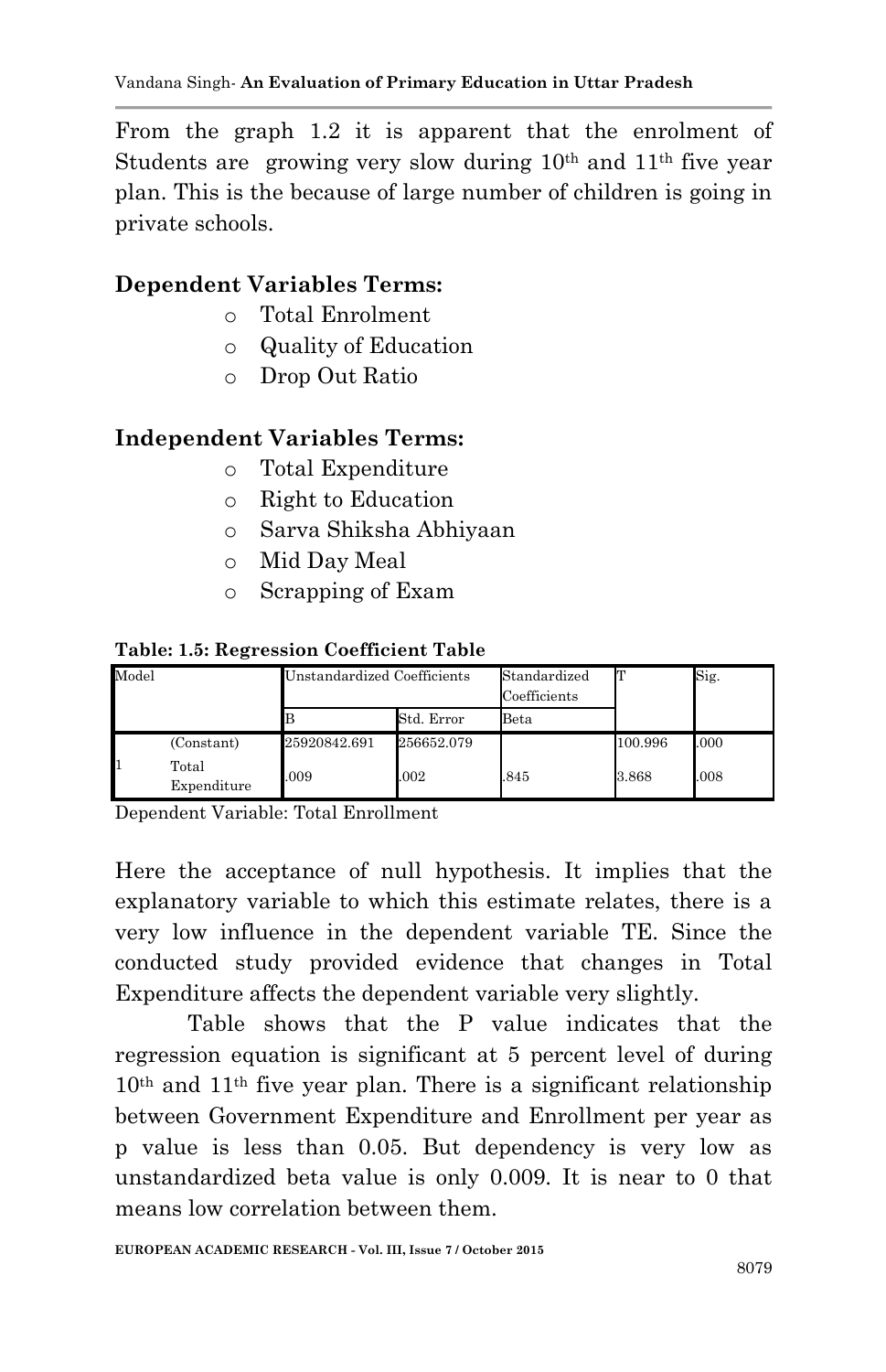Regression Coefficient of Total Enrolment is significant during 10th and 11th five year plan at five percent of level with positive sign .Other thing is also clear from study that Total Enrolment increases very slow rather than Total Expenditure in primary schools.

The above study reveals that during  $10<sup>th</sup>$  and  $11<sup>th</sup>$  five year plan correlation between Total Expenditure and Total Enrolment in primary education is very low. It shows that positive significance between both of them with low dependency.

# **2**-**Quality of Education has been improved because of RTE and Sarva Shiksha Abhiyan**

For knowing the quality of education I developed question paper for standard 1to5. In this paper I have included the question of Mathematics, Hindi and English.

|              | Name of Subjects which have been selected | Number of Students who could solve |  |  |
|--------------|-------------------------------------------|------------------------------------|--|--|
| for the test |                                           | this question paper                |  |  |
| Mathematics  | Add                                       | 73/350(21%)                        |  |  |
|              | Subtraction                               | 70/350(20%)                        |  |  |
|              | Multiply                                  | 65/350(19%)                        |  |  |
|              | Divide                                    | 67/350(19%)                        |  |  |
|              | Table                                     | 80/350(23%)                        |  |  |
| Hindi        | Read                                      | 95/350(27%)                        |  |  |
|              | Write                                     | 88/350(25%)                        |  |  |
| English      | Read                                      | 27/350(08%)                        |  |  |
|              | Write                                     | 20/350(06%)                        |  |  |
|              | Grammar                                   | 10/350(02%)                        |  |  |

**Table: 1.6 Learning Statuses of Students**

Source: Field Survey

The above table presents the status of learning. Children in standard 5 cannot read standard 2 level text, enrolled children are completing primary level without learning to read fluently, majority children of standard 5 levels cannot do simple division,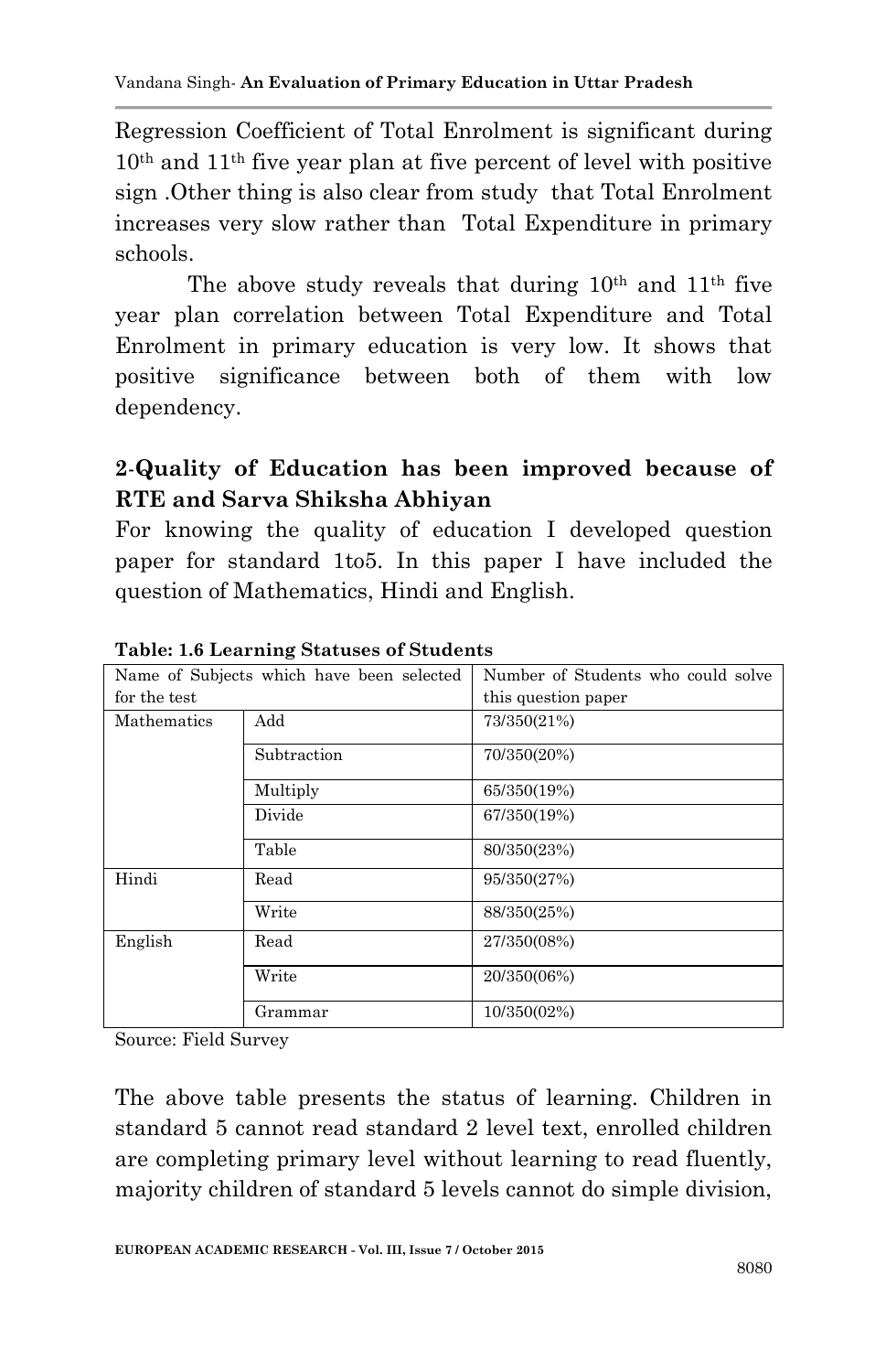majority children will complete primary school without learning basic arithmetic. According to a report, "91.2% children of Std 3 cannot read the sentence of English. 75% and 69% student of Std 5 cannot solve the division and Subtraction. 67% students of Std 4 cannot read the Hindi text book of Std 2"

| Model |                   | Unstandardized Coefficients Standardized |            | Coefficients |       | $\mathrm{Sig.}$ |
|-------|-------------------|------------------------------------------|------------|--------------|-------|-----------------|
|       |                   |                                          | Std. Error | Beta         |       |                 |
|       | $(Constant)$ .476 |                                          | .068       |              | 7.015 | .000            |
|       | RTE_SSA           | 530                                      | .054       | 492          | 9.765 | .000            |

**Table: 1.7**: **Regression Coefficient Table**

Dependent Variable: Quality of Education

There is a significant relationship between Quality of Education and RTE and Sarva Shiksha Abhiyan per year as p value is less than 0.05. But dependency is quite good as unstandardized beta value is only 0.530. It is true that SSA and RTE are trying to give best facilities of primary schools. But they are not possible as well as require. In Bundelkhand region Teacher-pupil ratio is very high. Mostly schools have only one assistant/trained teacher and other one is shiksha mitra. Here unstandardized beta value is showing the strong effect of SSA& RTE which play also a very crucial role to improve the quality of education. But here standard error is .054 makes clear that there is nothing positive impact of SSA & RTE on quality of primary Education.

Basic competencies of students in UP are low but improving. According to the ASER data, UP's western region has the highest learning outcomes of all four regions although the regional differences are not large. All learning outcomes in private schools are higher compared with government schools. While this indicates private schools might be providing a better education, the population of children attending private schools could also be different. For example their learning environment could be different from children attending government schools.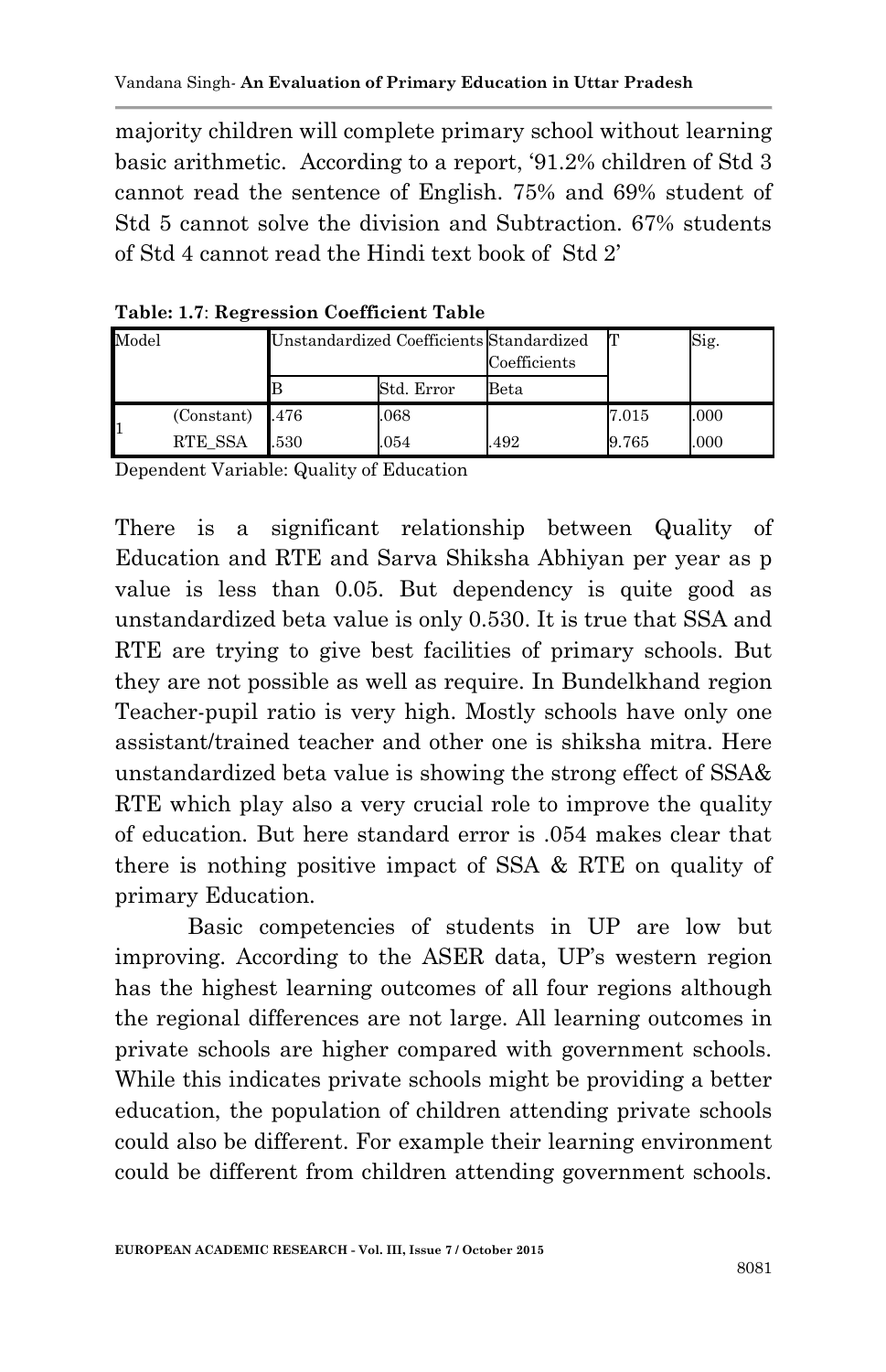Children attending private schools come from wealthier households. This correlates with better learning outcomes.

**Table: 1.8**

**3-Dropout ratio has been decreased because of MDM and scraping of exam-**

| Year    | Total Expenditure(lakh) | Enrolment | The total number of<br>students with mid- |
|---------|-------------------------|-----------|-------------------------------------------|
|         |                         |           | day meal                                  |
| 2004-05 | 47339640                | 26139380  |                                           |
| 2005-06 | 57005613                | 26139380  |                                           |
| 2006-07 | 69878614                | 26468846  |                                           |
| 2007-08 | 85216150                | 26875400  |                                           |
| 2008-09 | 89548704                | 27044515  |                                           |
| 2009-10 | 110004938               | 27314948  | 12656111                                  |
| 2010-11 | 144767030               | 27314948  | 10100000                                  |
| 2011-12 | 187903998               | 27319509  | 9000000                                   |
| 2012-13 |                         |           | 8900000                                   |
| 2013-14 |                         |           | 8679126                                   |

Source: Primary Education, Department of Education, Uttar Pradesh, Sachivalay, Lucknow and MDM office Gomati Nagar, Lucknow.

As of the mid-day meal, half of the students are attending the school of enrollment and each year it is going down. Which demonstrates the government could not succeed to achieve its goal. On the one hand, primary education enrollment is growing very slow while government expenditure is increasing each year. Table clearly shows that the presence of students to eat of mid-day meals is falling steeply each year.

# **Conclusion:**

From the present research paper, it is clear that union and state government are formulating many programmes to attain hundred percent literacy rates in Uttar Pradesh. Government is trying to make primary education more accountable. Now, more right's have headmaster to take decision relates to its school. School management committee is also working to increase the participation of guardian. However, none of the programmes have performed very effective. During field survey it has been